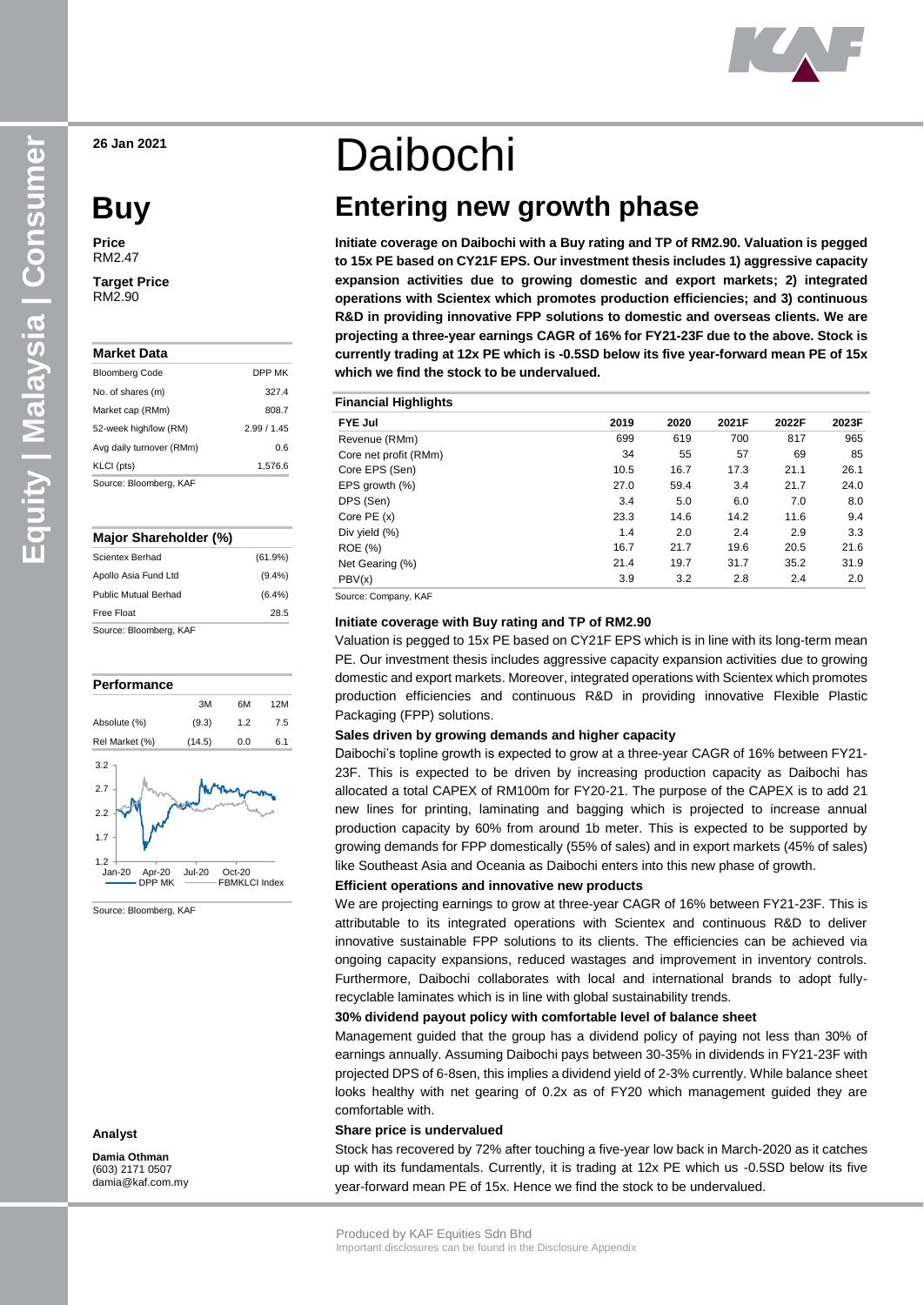### **Investment thesis**

#### **Aggressively expanding capacity**

Daibochi has allocated a total CAPEX of RM100m for FY20-21. The purpose of the CAPEX is to add 21 new lines for printing, laminating and bagging. As of FY20, the group has commissioned seven new lines and now pending 14 new lines to be commissioned. The new 21 lines are expected to increase Daibochi's annual production capacity by 60% from around 1b meter. The expanding capacity is expected to meet the growing demands from Southeast Asia's expanding market. Moreover, this is expected to support its growing domestic and export clients. Note that 45% of its sales come from exports which are denominated in US Dolar. Therefore, this is expected to contribute to stronger sales with CAGR of 10% between FY21-FY23F.







**Exhibit 2: Sales growth expected CAGR of 16% between FY21-FY23F**

Source: Company, KAF

#### **Integrated operations with Scientex**

Scientex owns around 62% of Daibochi's holdings since February 2019 which allows the companies to integrate their operations. This is expected to benefit both companies through improvement in operational efficiencies. The efficiencies can be achieved via ongoing capacity expansions, reduced wastages and improvement in inventory controls.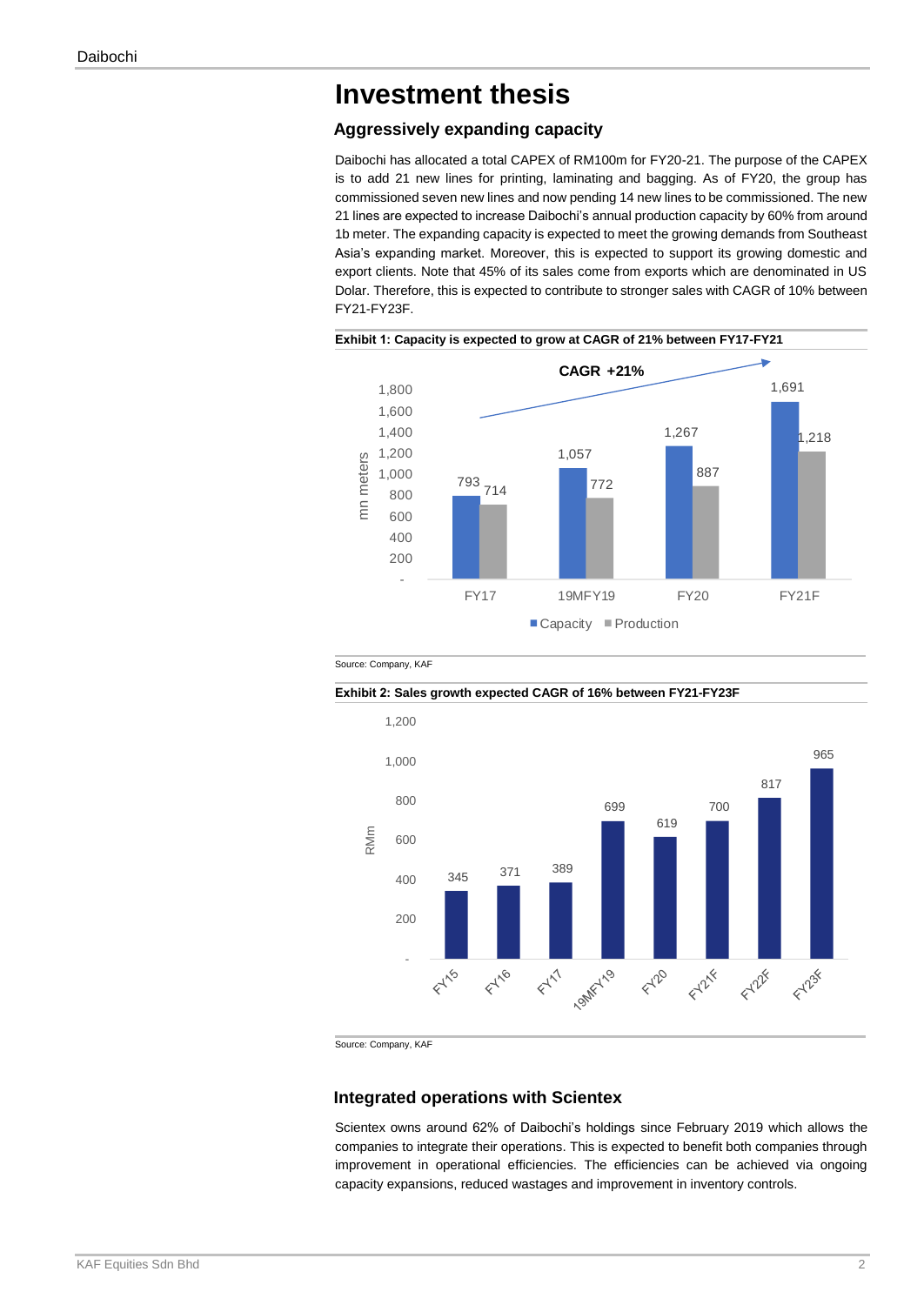Given Scientex's upstream film production capabilities, this enables Daibochi to focus on its converting business in order to serve customers competitively.

#### **Improving product mix through R&D**

On top of that, being part of an integrated operations allow Daibochi to share market expertise with Scientex hence offering customers more advanced and customized solutions through joint Research and Development (R&D). Moreover, Daibochi collaborates with local and international brands to adopt fully-recyclable laminates which is in line with global sustainability trends. The ability to R&D with market leaders has improved the group's product mix, and thus is expected to expand its profit margin.

**Exhibit 3: Vertically integrated model to competitively serve customers** 



Source: Company, KAF

## **Business overview**

#### **Flexible plastic packaging (FPP) expert**

Daibochi has over four decades of experience in producing primary FPP solutions to wellknown brands. This involves lamination and printing of high quality as well as high performing FPP with comprehensive quality assurance and innovation capabilities. The types of packaging solutions offer various applications like;

- High barrier/performance: Coffee, nuts, potato chips.
- Cost effective barrier: snacks, biscuits, wafer, chocolates, cakes.
- General packaging: Outer pack, noodles, biscuits, wafers.
- Specialty applications: labelling, ice cream, frozen food, seasoning oil, tobacco, pet food.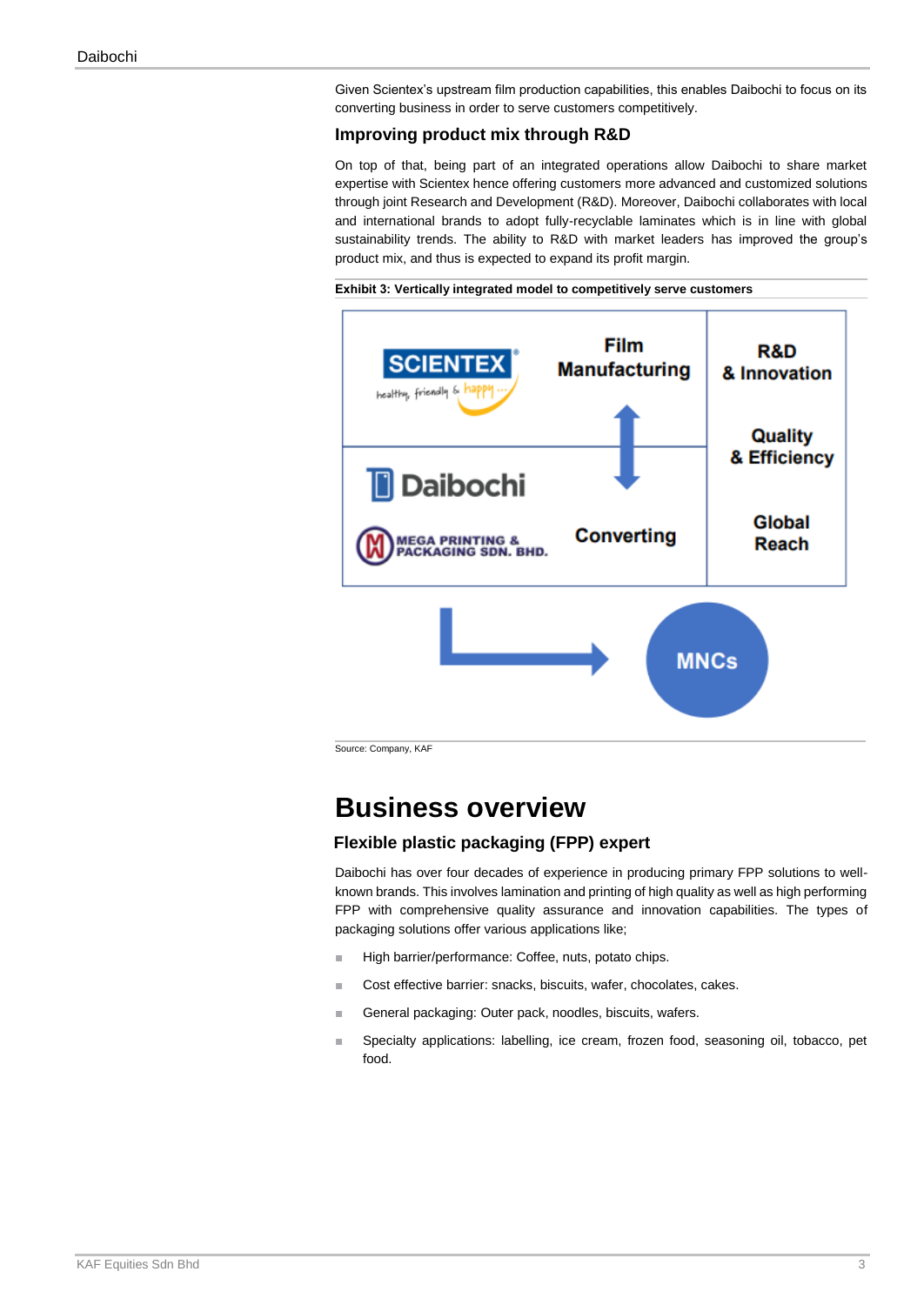#### **Exhibit 4: FPP production process**



Source: Company, KAF

#### **Revenue breakdown**

Being a leading FPP player in Southeast Asia and Oceania, Daibochi's portfolio of clients include globally renowned brands like Nestlé, Pepsico, Unilever and Mondelēz International. Furthermore, the group has a good balance of sales ratio between domestic (55%) and export (45%) markets. Its top export sales come from Australia, Thailand, Myanmar, Singapore and Philippines. Moreover, majority of its clients are from the F&B sector (95%) while the non-F&B sector (5%) includes products for home and personal care categories.

#### ■ **Portfolio of globally renowned clients;**

Daibochi is a major supplier to Nestlé in Southeast Asia and Oceania region. While domestically, the group supplies to well-known clients like Mondelēz International, Dutch Lady, Hershey's, Ajinomoto, Mamee, and Power Root. Apart from that, Daiboci also serves leading pet food brands under \*Nestlé and Mars\* within the wet and dry segments in Australia.

#### Serves domestic and overseas markets;



Source: Company, KAF Source: Company, KAF Source: Company, KAF Source: Company, KAF Source: Company, KAF Source: Company, KAF Source: Company, KAF Source: Company, KAF Source: Company, KAF Source: Company, KAF Source: Comp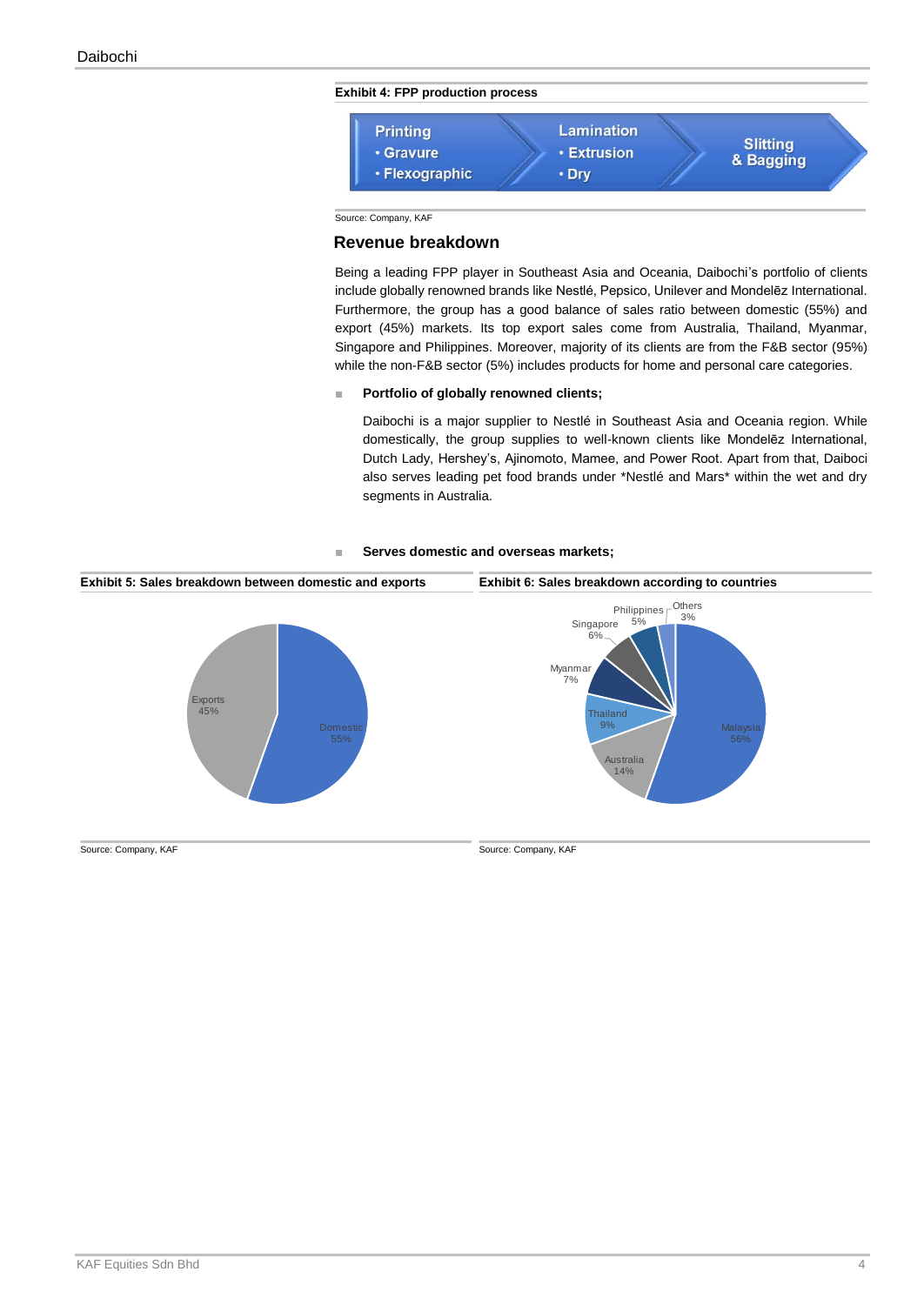■ **Majority of clients are from F&B sector;**





Source: Company, KAF

#### **Pass-through costs of raw materials**

Daibochi guided that any changes in raw material prices are generally able to be passed through to clients, which is stated in the supply contracts. Hence, any changes in raw material prices i.e. fossil fuel resin are transferred to customers while Daibochi earns profit through conversion of products. This is expected to cushion the impact of volatility in raw material prices to Daibochi.

Even then, management continues to mitigate potential impact to the gross margin level by passing the costs to clients as well as introducing new products SKUs with innovative sustainable solutions and potentially higher product margins.



**Exhibit 8: Gross margin is mitigated through cost pass-through and innovative products**

Source: Company, KAF

#### **Faster inventory processing time**

Following the acquisition by Scientex in 2019, we see Daibochi's inventory processing time improving at a faster rate from 81 days in FY17 to 33 days in FY19. This means it takes less time for the company to move its inventory to sales which signals improvement in operational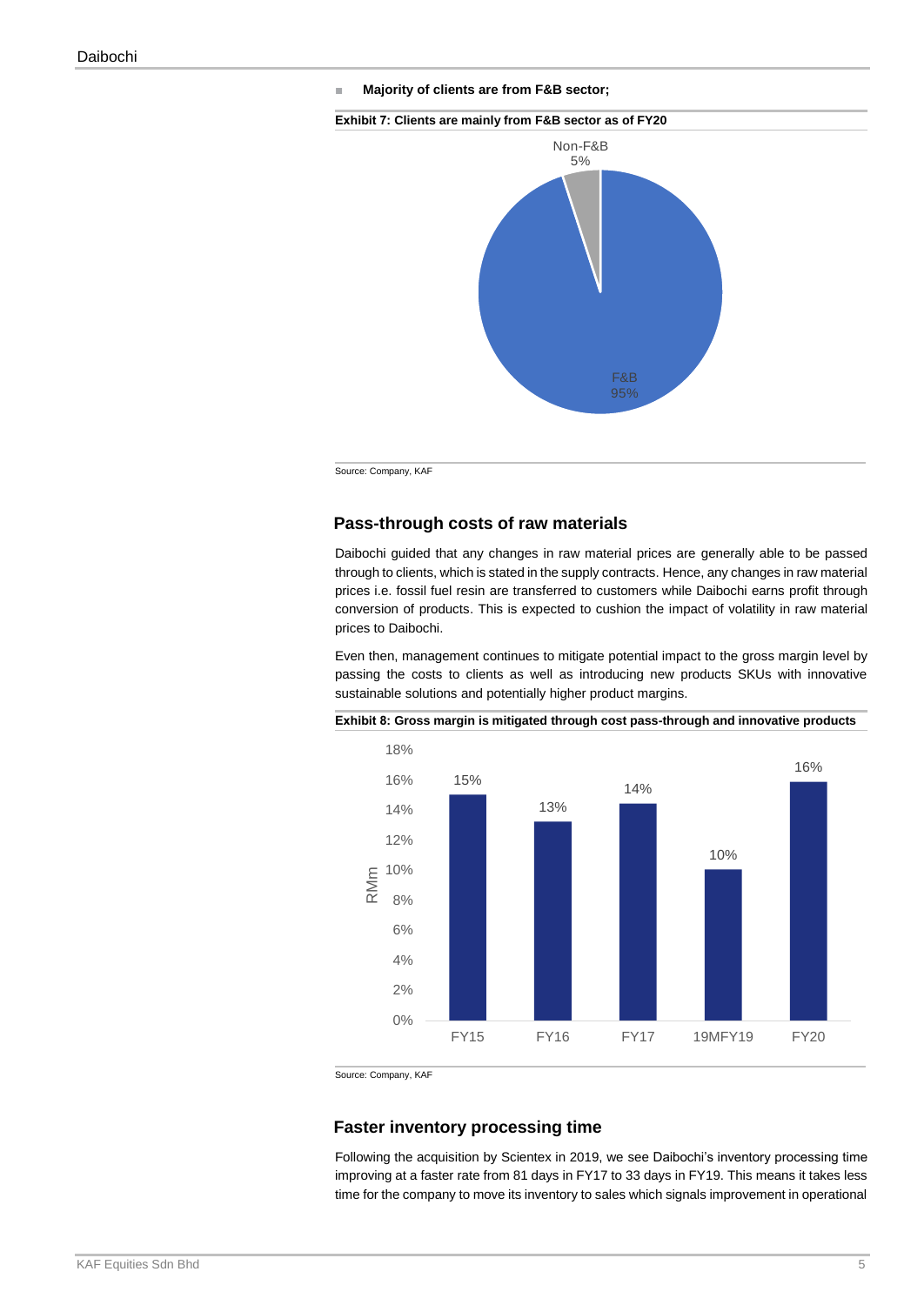efficiencies. The improvement in efficiencies is also due to Scientex taking over the film production activity which has allowed Daibochi to focus on the more downstream end of producing FPP.

While in FY20, the inventory processing time slowed by 10 days to 43 days as Daibochi embarks on aggressive capacity expansion activities through organic growth and M&A exercise. Moving forward, we believe management is able to manage its inventory processing time at a reasonable rate to ensure smooth operations and continuous operational efficiencies.





Source: Company, KAF

### **Industry overview**

#### **FPP growth is driven by increasing demand**

According to Markets and Markets, the size of the global FPP market is projected to grow at a CAGR of 5% to USD201b between 2020 to 2025. The growth is expected to be attributable to increased demand in end-use industries (i.e. food and beverages, cosmetic, personal care and pharmaceutical). This is expected to be further supported by growth in modern retailing, increasing consumer income and acceleration in ecommerce activities especially in emerging economies.

Moreover, according to Technavio, 49% of the FPP growth is expected to come from the Asia Pacific region. This is due to an improving global economy, expanding working population and rising domestic demand for ready-to-eat and convenience food products. This is further supported by the functional properties offered by FPP like safety, costeffectiveness, durability, lightweight, strength, handling convenience and eco-friendliness.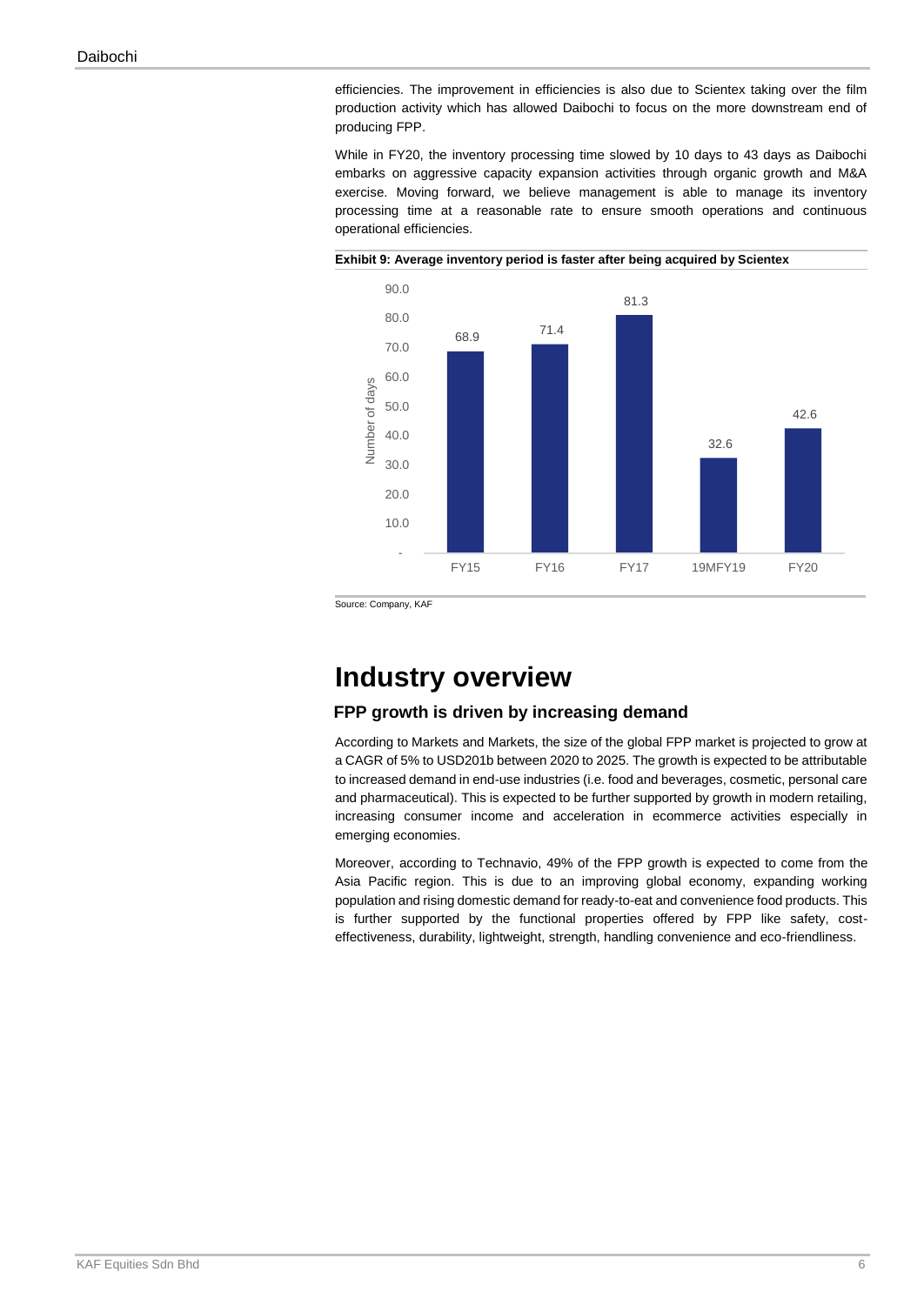#### **Exhibit 10: Global FPP market is projected to grow at CAGR of 5% between 2020 – 2025**

Global Flexible Plastic Packaging Market Market Trends



Source: Markets and Markets, KAF

#### **Peers comparison**

Globally, the FPP market is predominantly dominated by global players such as Sealed Air Corporation (US), Amcor (Australia), Berry Global Inc. (US), Mondi (South Africa), Sonoco (US), Huhtamaki (Finland), Coveris (Austria), Transcontinental Inc. (Canada), and Clondalkin Group (The Netherlands), among many others.

While domestically, Daibochi's closest competitor is Tomypak Holdings Berhad (Tomypak). Comparing Daibochi's valuation with Tomypak, we find that it is currently trading at a cheaper valuation of 14x PE based on FY21F EPS which is lower than Tomypak's FY21F based PE of 38x. This may due to consensus projecting Tomypak to deliver more than 100% EPS growth vs Daibochi's projection of 3% in FY21F.

On the other hand, looking at the plastic packaging companies' valuation as a whole, we find Daibochi to be trading lower than the peers' simple average FY21F PE of 17x but slightly higher than the market capital weighted PE average of 13x.

| Exhibit 11: Peers comparison table for FY21F |           |            |                            |                         |                  |           |                          |                   |                             |
|----------------------------------------------|-----------|------------|----------------------------|-------------------------|------------------|-----------|--------------------------|-------------------|-----------------------------|
| Company                                      | Rating    | ТP<br>(RM) | <b>Share price</b><br>(RM) | <b>Mkt Cap</b><br>(RMm) | <b>PE</b><br>(x) | PB<br>(x) | <b>EPS</b><br>Growth (%) | <b>ROE</b><br>(%) | <b>Div Yield</b><br>$(\% )$ |
| Daibochi                                     | Buy       | 2.90       | 2.47                       | 808.7                   | 14.2             | 2.8       | 3.4                      | 19.6              | 2.4                         |
| Scientex Berhad                              | Hold      | 4.12       | 4.04                       | 6,262.0                 | 13.2             | 2.4       | (62.9)                   | 16.0              | 2.5                         |
| Tomypak                                      | NR.       | <b>NA</b>  | 0.74                       | 312.2                   | 38.2             | 1.5       | >100                     | 4.1               | 0.0                         |
| <b>SCGM Bhd</b>                              | NR.       | <b>NA</b>  | 2.29                       | 442.0                   | 12.9             | 2.3       | 32.6                     | 17.8              | 3.1                         |
| <b>SLP Resources</b><br><b>Bhd</b>           | <b>NR</b> | <b>NA</b>  | 0.89                       | 279.7                   | 13.8             | 1.4       | 21.1                     | 11.1              | 5.8                         |
| Thong Guan                                   | NR.       | <b>NA</b>  | 2.46                       | 934.8                   | 12.0             | 1.4       | 7.1                      | 13.3              | 2.3                         |
| <b>Simple Average</b>                        |           |            |                            |                         | 17.4             | 2.0       | 18.7                     | 13.6              | 2.7                         |
| <b>Mkt Cap Weighted Average</b>              |           |            |                            |                         | 12.7             | 0.5       | (36.4)                   | 15.6              | 2.5                         |

Source: Bloomberg, KAF

# **Risk factors**

#### **Operations may delay due to COVID-19**

Note that Malaysia is currently in its second round of Movement Control Order (MCO) period. Despite Daibochi being in essential services, implementation of MCO and stricter Standard Operating Procedures (SOPs) nationwide may have caused some delays in operations within the supply chain. Other than that, there is also a growing concern of positive cases in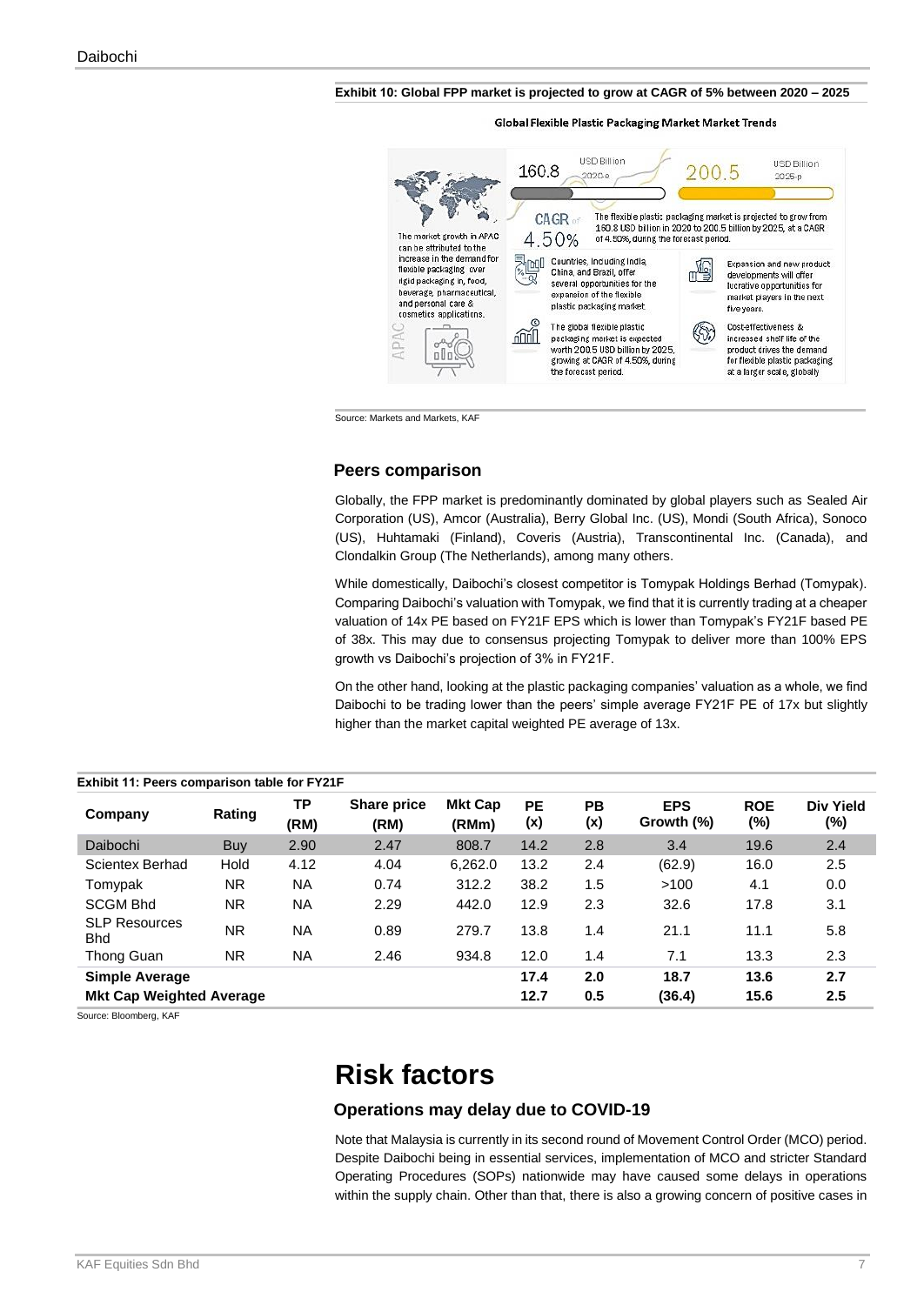manufacturing facilities which could potentially result in closure of operations for sanitization and quarantine for up to two weeks.

Even then, the effect of COVID-19 is expected to be in its tailwinds considering positive news development on the roll out of vaccine globally. Moreover, Daibochi's operations are almost fully-automated and do not rely heavily on human workforce. Therefore, despite potential delay in operations, we expect earnings impact to be immaterial as we believe Daibochi will be able to pick-up in operations when needed.

#### **Increasing raw material prices**

We have extracted the price movement of Southeast Asia Low-density polyethylene (LDPE). This is expected to act as a reference point on changes in raw material costs which may impact Daibochi's costs of sales. Note that LDPE is commonly known to be used in food packaging.

According to Bloomberg, the price of LDPE has reached a five-year high after a prolonged downtrend. This was due to tightening of supplies from global producers. Given the increasing costs of LDPE, this is expected to increase Daibochi's costs of sales.

Even then, management is expected to mitigate level of gross margin by passing the costs to clients as well as introducing new products SKUs with innovative solutions and higher product margins.



**Exhibit 12: Price of LDPE bouncing back after five-year downtrend**

Source: Bloomberg, KAF

# **Earnings outlook**

#### **Earnings to be driven by margin expansion**

In the near term, we are projecting Daibochi's earnings to grow at three-year CAGR of 8% between FY21-23F on the back of 1) aggressive expansion plans to increase production capacity; 2) improvement in operational efficiencies through process integration with Scientex; and 3) continuous R&D to introduce innovative FPP solutions to enhance product margins.

Operating under the umbrella of Scientex, we expect Daibochi's earnings margin to sustain at an average of 8% moving forward vs three-year average of 6% pre-acquisition by Scientex. This may be partially offset by increase in costs of sales due to rising raw material prices which may be pass-through to clients.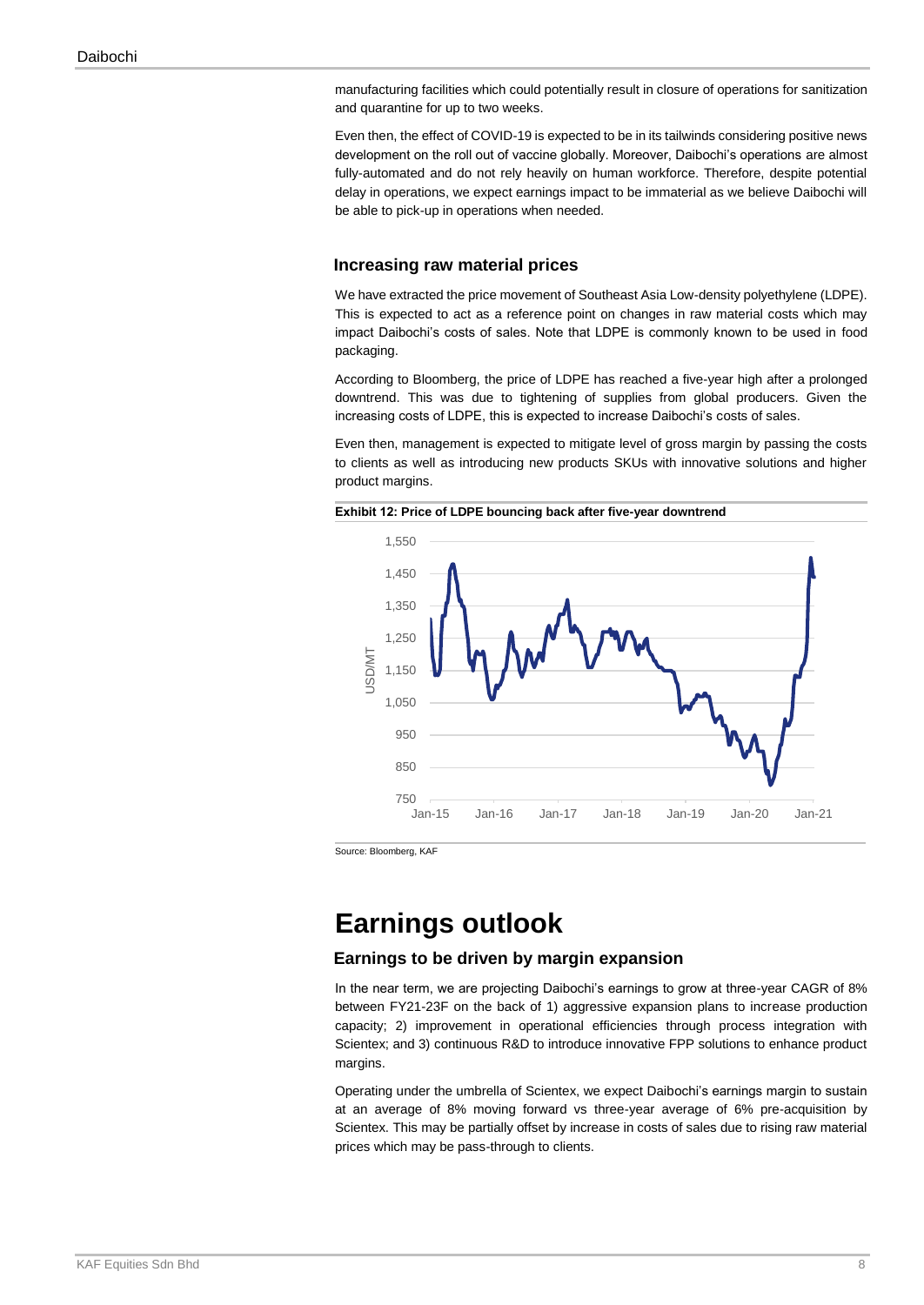

**Exhibit 13: Net earnings CAGR of 16% between FY21-23F**

Source: Company, KAF

#### **Balance sheet at comfortable level**

Daibochi's net gearing level has been on an uptrend as the group enters into an aggressive expansion mode. This includes continuous purchase of new machineries to improve and enhance its production capabilities as well as entering into M&A exercises to widen its portfolio of clients.

We see this as a positive move as it is necessary for the group to incur more borrowings to support its long-term growth plan. Furthermore, management guided that they are managing the net gearing level so not to surpass 0.5x level.



Source: Company, KAF

#### **Quarterly financial update**

Annually, Daibochi's revenue increased to RM157m (+3% YoY) in 1QFY21 on the back of stronger domestic sales which account for 57% of total sales. Consequently, pretax profit increased to RM17m (+15% YoY) with higher pretax margin of 11% (+1-ppts YoY) on the back of lower interest expenses and better product mix.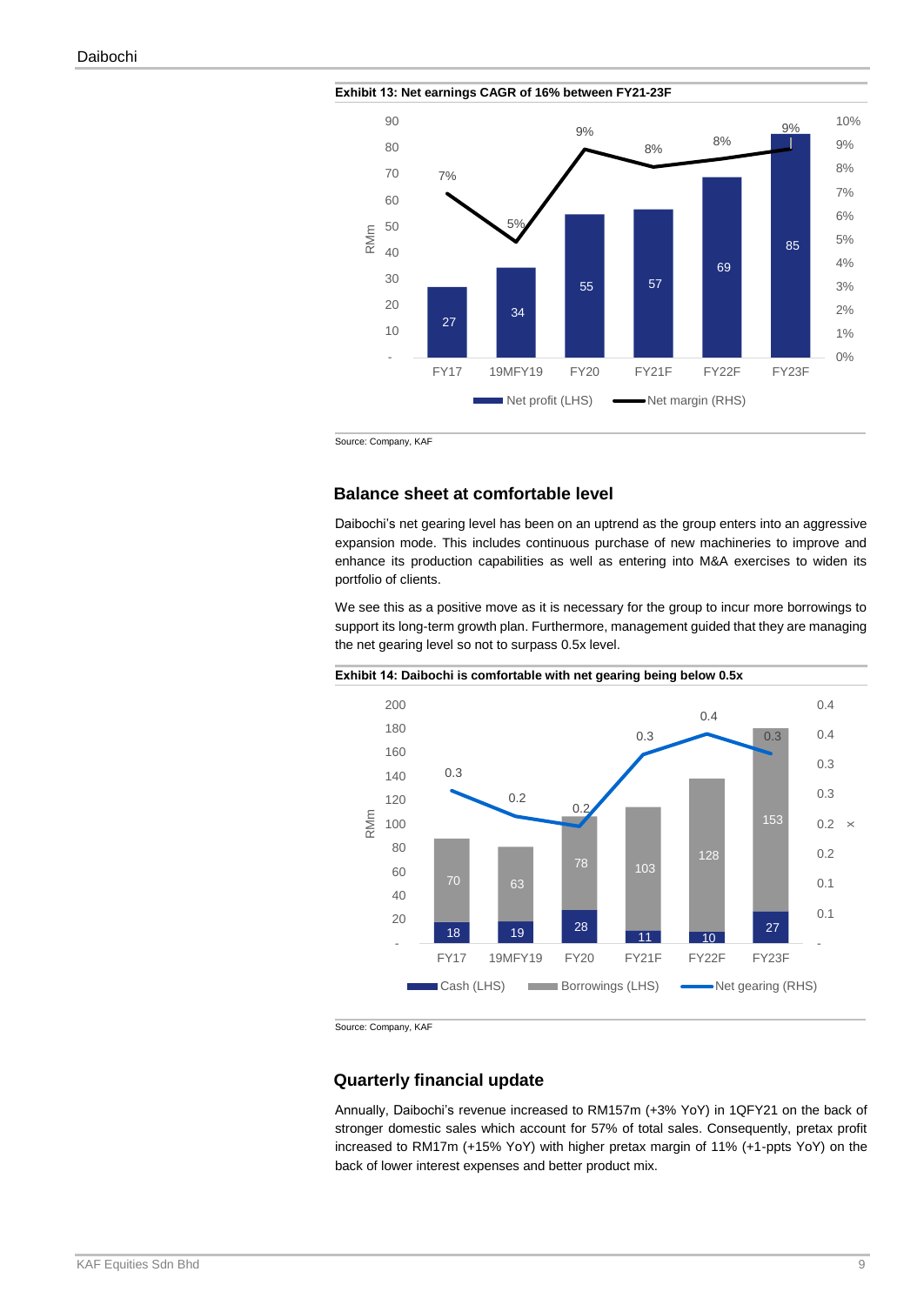Quarterly, sales improved slightly (+1% QoQ) in 1QFY21, however, due to expanding product margins and operational efficiencies, pretax margin (+3-ppts QoQ) increased from a low base effect in the previous quarter.

No dividend was declared during the quarter under review (similar to 1QFY20).

| FYE 31 Oct                | <b>1QFY20</b> | <b>2QFY20</b> | 3QFY20 | <b>4QFY20</b> | <b>1QFY21</b> | Change (%) |       | <b>KAF</b> |      |
|---------------------------|---------------|---------------|--------|---------------|---------------|------------|-------|------------|------|
| <b>RMm</b>                | <b>Oct-20</b> | Jan-20        | Apr-20 | <b>Jul-20</b> | <b>Oct-20</b> | QoQ        | YoY   | FY21F      | 3M/F |
| Revenue                   | 153           | 159           | 152    | 156           | 157           |            | 3     | 700        | 22%  |
| <b>EBITDA</b>             | 23            | 26            | 25     | 23            | 24            | 2          | 4     | 113        | 21%  |
| Depreciation              | (5)           | (5)           | (6)    | (6)           | (6)           | (7)        | 13    |            |      |
| <b>EBIT</b>               | 18            | 20            | 19     | 17            | 18            | 6          |       | 81         | 22%  |
| Net interests             | (1)           | (1)           | (1)    | (1)           | (0)           | (27)       | (69)  |            |      |
| Exceptional items         | (1)           |               | (3)    | (3)           | (0)           | (91)       | (80)  |            |      |
| Minority interests        | (0)           | (1)           | (1)    | 2             | (0)           | nm         | (87)  |            |      |
| Pretax profit             | 15            | 20            | 15     | 13            | 17            | 31         | 15    | 76         | 23%  |
| Taxation                  | (4)           | (5)           | (4)    | (3)           | (4)           | 25         | 19    |            |      |
| Reported profit           | 11            | 15            | 11     | 11            | 13            | 14         | 17    | 57         | 23%  |
| Normalised net profit     | 12            | 14            | 14     | 14            | 13            | (10)       | 6     | 57         | 23%  |
| Basic EPS (sen)           | 3             | 4             | 3      | 3             | 4             | 14         | 17    |            |      |
| Normalised EPS (sen)      | 4             | 4             | 4      | 4             | 4             | (10)       | 6     |            |      |
| DPS (sen)                 | $\Omega$      | 0             | 2      | 3             | $\Omega$      | nm         | nm    |            |      |
|                           |               |               |        |               |               | %-pts      | %-pts |            |      |
| Effective tax rate (%)    | 24            | 23            | 25     | 26            | 25            | (1)        |       |            |      |
| EBITDA margin (%)         | 15            | 16            | 16     | 15            | 15            | 0          | 0     |            |      |
| Pretax profit margin (%)  | 10            | 13            | 10     | 8             | 11            | 3          |       |            |      |
| Normalised net margin (%) | 8             | 9             | 9      | 9             | 8             |            | 0     |            |      |

Source: Company, KAF

# **Recommendation**

#### **Initiate with Buy rating and TP of RM2.90**

We initiate coverage on Daibochi with a BUY rating and TP of RM2.90 pegged to 15x PE based on CY21F EPS. This is in-line with its five-year forward mean PE.

Justification of our buy call is on the back of three-year earnings CAGR of 16% between FY21-23F through 1) aggressive expansion plans to be market leader in FPP; 2) expanding profit margins from integrated operations with Scientex and 3) innovative FPP solutions with higher product margins as well as meeting clients' sustainability efforts.

Risks to our rating include 1) increasing raw material prices which may experience delay is passing-on to customers; and 2) increasing COVID-19 cases globally which may slow down operations due to stricter lockdown measures.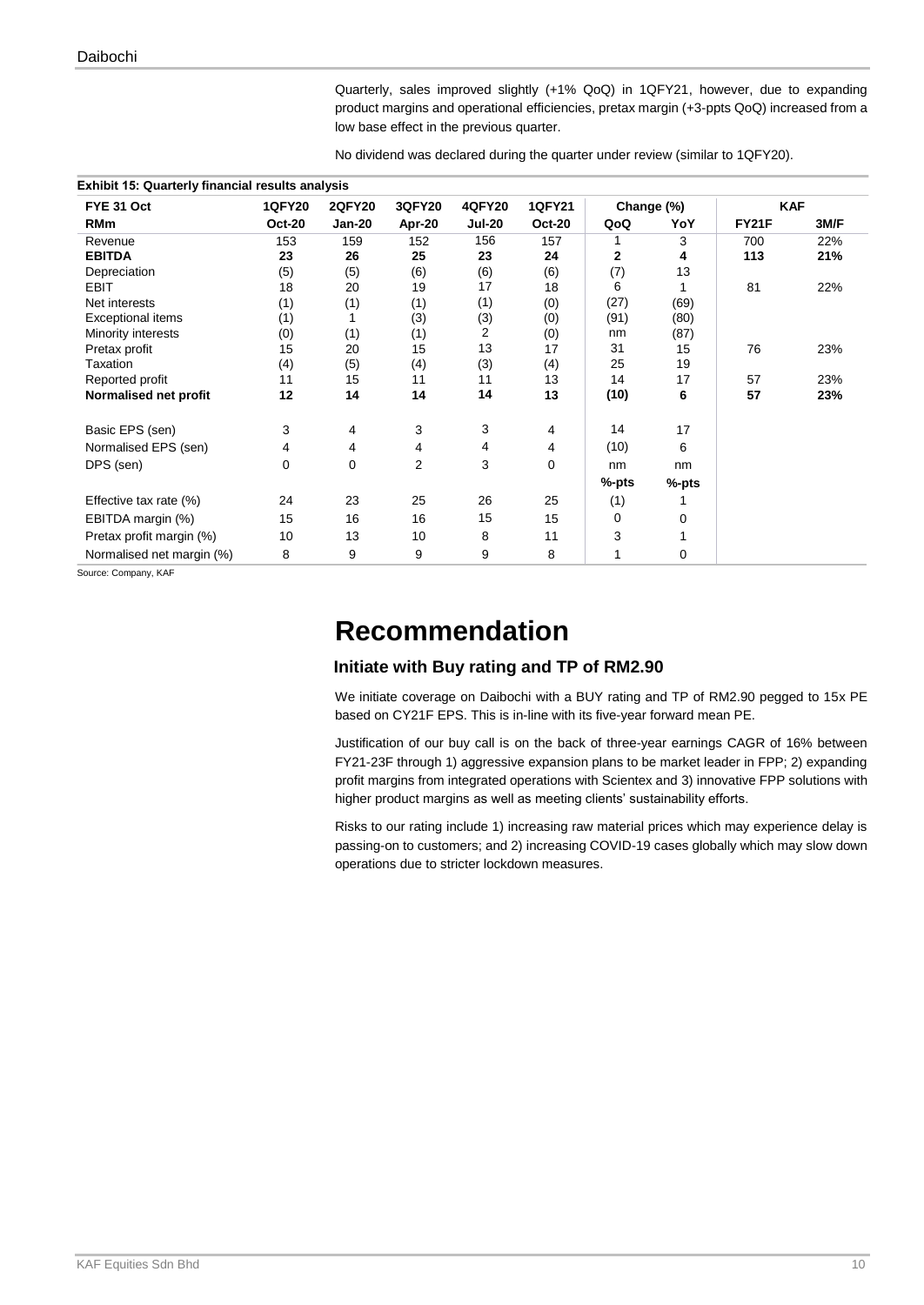



Source: Company, KAF

#### **Share price performance**

Share price has increased by 72% after touching a five-year low back in March-2020 as it catches up with its fundamentals. Currently, it is trading at 12x PE which is around -0.5SD below its five year-forward mean PE of 15x. Hence we find the stock to be undervalued.





Source: Company, KAF

#### **Dividend payout policy**

Daibochi currently has a dividend payout policy of not less than 30% of earnings. Note that prior to merging with Scientex, the group had a dividend payout policy of not less than 60% of earnings. The lower dividend payout policy level is so to meet future capital requirements given the aggressive growth plans.

Moreover, any increase in earnings are expected to result in increasing DPS level. Therefore, with projected DPS of 6-8sen for FY21-23F, this implies a dividend yield of 2-3% currently.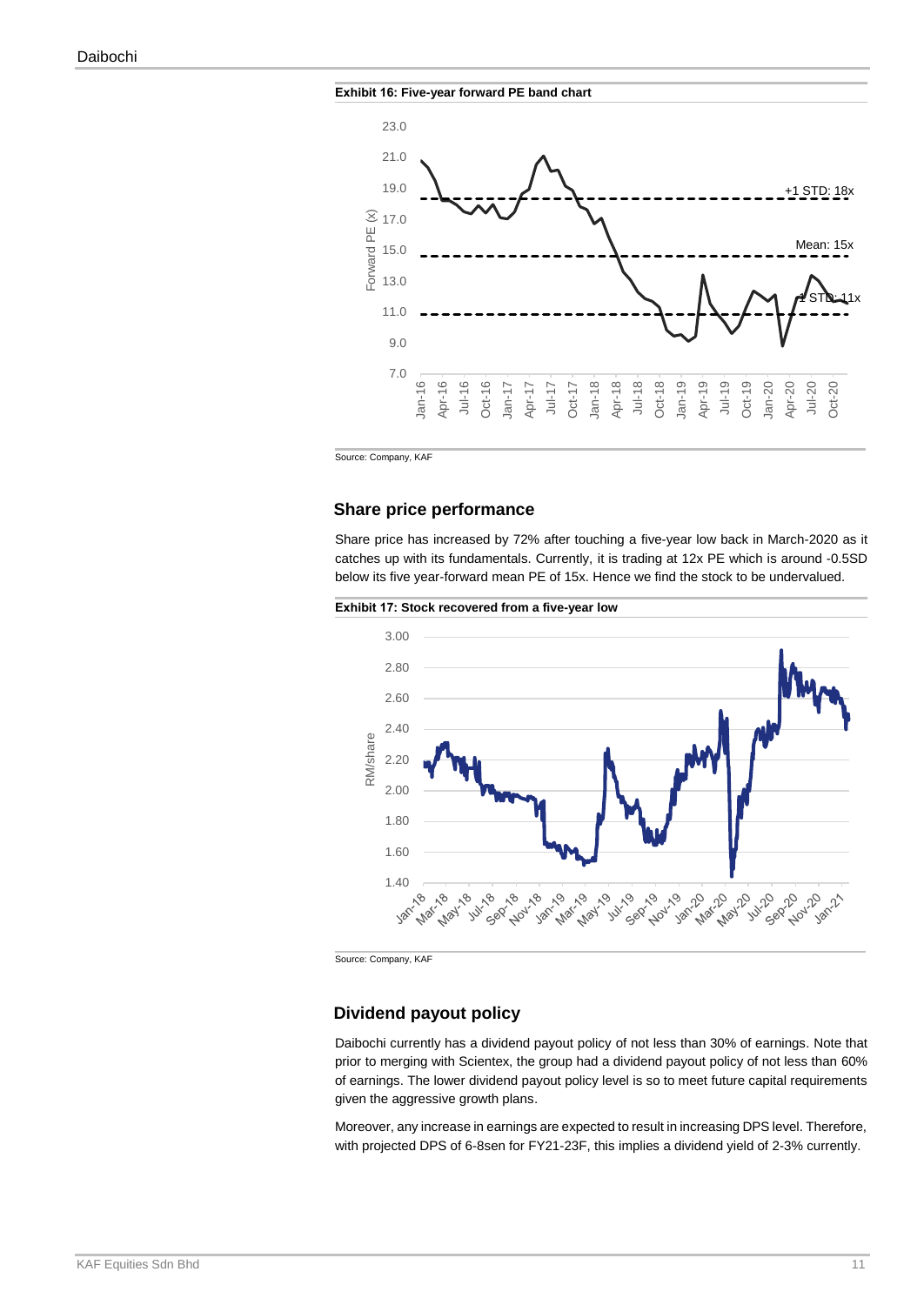

**Exhibit 18: Daibochi has a dividend payout policy of not less than 30%**

Source: Company, KAF

# **Additional background**

#### **Corporate information**

Daibochi was founded in 1972 and established itself as a leading end-to-end FPP supplier for MNCs in the F&B and FMCG sectors based in Melaka, Malaysia. Its top clients are Nestle, Mondelez International, PepsiCo, and Mars. Moreover, Daibochi has acquired a comprehensive quality and food safety certifications from ISO:9001, ISO: 14001 and Scheme for Food Safety Management Systems (FSSC) for FSSC:22000 since its establishment.

With regards to Daibochi's facilities, the group has two manufacturing plants located in Melaka, Malaysia which also where the head office is situated in. Daibochi also has a sales and manufacturing site in Yangon, Myanmar to cater to local Myanmar market. In order to serve clients across Southeast Asia and the Oceania regions, Daibochi also has sales and warehousing facilities in Thailand, Philippines and Australia.

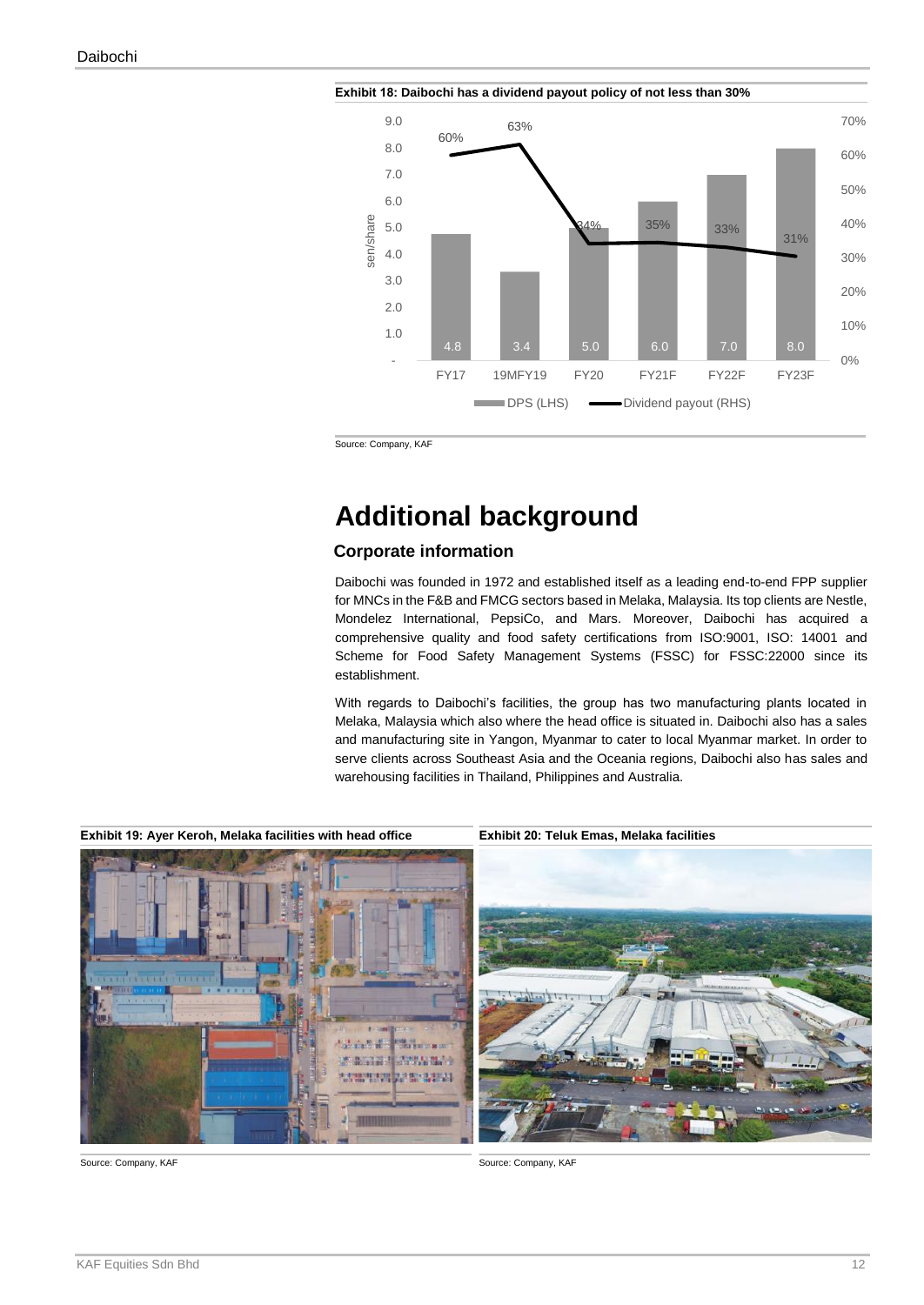#### **Exhibit 21: Yangon, Myanmar plant**



Source: Company, KAF

#### **Recent corporate exercises**

#### **Acquired by Scientex;**

On 19 February 2019, Daibochi became a subsidiary of Scientex Berhad (Scientex) following a share sale and mandatory general offer. This resulted in Scientex holding a 62% stake in Daiboching after the completion of a mandatory general offer. Following the corporate exercise, Daibochi benefited from Scietex through integrated supply chain operations via more efficient operations. Costs of raw materials are also lower as Scientex is able to purchase at economies of scale for being a leader in the FPP upstream market. Hence, being acquired by Scientex allows Daibochi to expand its product margins hence improve profitability.

#### ■ **Acquired MPP;**

Then on 5 August 2019, Daibochi completed the acquisition of Melaka based FPP manufacturer; Mega Printing & Packaging Sdn Bhd (MPP). The acquisition expanded Daibochi's capacity and increased its portfolio of customers to include a larger Malaysian base. MPP has an annual production capacity of 264mn meters with a utilization rate of close to 70%. Note that 87% of its clients are domestic and the other 13% are from overseas. Examples of its customers include brands like Nestle, Munchy Food, Oriental Food and Power Root. Therefore, acquiring MPP has allowed Daibochi to increase its sales and widen its reach to a larger pool of customers to grow its business.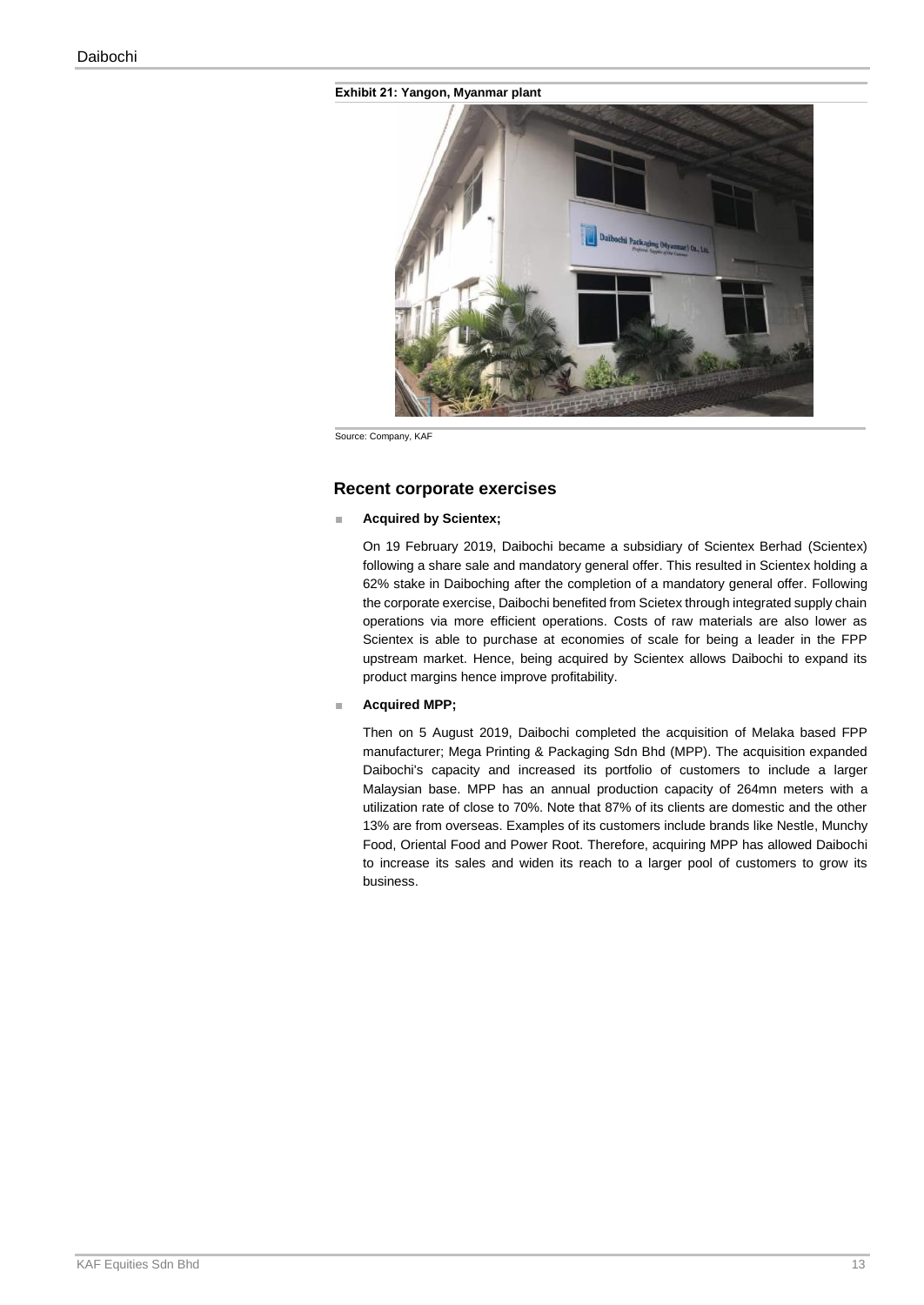#### **Board of Directors**

#### **Exhibit 22: Board of Directors**

| <b>Board members</b>                                                         | <b>Personal details</b>            | <b>Background and experiences</b>                                                                                                                                                                                                                                                                                                                                                                                                                                                                                                                                                                                                                                                                                          |
|------------------------------------------------------------------------------|------------------------------------|----------------------------------------------------------------------------------------------------------------------------------------------------------------------------------------------------------------------------------------------------------------------------------------------------------------------------------------------------------------------------------------------------------------------------------------------------------------------------------------------------------------------------------------------------------------------------------------------------------------------------------------------------------------------------------------------------------------------------|
| Heng Fu Joe<br>Independent Non-Executive<br>Director (Chairman)              | Malaysian, Male,<br>40 years old   | Chartered Accountant of the Malaysian Institute of Accountants, a fellow member of the<br>Chartered Accountants in Australia and New Zealand, a Chartered member of the Institute of<br>Internal Auditors Malaysia, a Certified Public Accountant and an Approved Auditor with the<br>Kampuchea Institute of Certified Public Accountants and Auditors, Cambodia. Past experience<br>includes being the Manager of RSM in Australia and a Finance Analyst of Goldman Sachs<br>International in London, United Kingdom. Currently a Partner and the Chief Operating Officer of<br>Baker Tilly, Malaysia.                                                                                                                    |
| <b>Chang Chee Siong</b><br><b>Managing Director</b>                          | Malaysian, Male,<br>48 years old   | Holds a Master in Manufacturing and Production Management from Wawasan Open University<br>and is a member of the Chartered Institute of Marketing (UK). Joined the Company in 1994 and<br>was appointed as the Head of Department, Marketing and Sales in 2006 and the General<br>Manager, Marketing and Sales in 2014. Has extensive experience in sales and marketing.                                                                                                                                                                                                                                                                                                                                                   |
| Low Geoff Jin Wei<br><b>Executive Direcor</b>                                | Australian, Male,<br>38 years old  | Graduated from the University of Sydney, New South Wales, Australia with a Bachelor of<br>Commerce (Major in Finance & Marketing). Prior to this, was the Managing Director/Project<br>Director of GlassKote (Malaysia) Sdn Bhd from 2005 to 2010.                                                                                                                                                                                                                                                                                                                                                                                                                                                                         |
| <b>Caroline Ang Choo Bee</b><br>Independent Non-Executive<br><b>Director</b> | Malaysian, Female,<br>51 years old | Chartered Accountant of the Malaysian Institute of Accountants, a fellow member of the<br>Association of Chartered Certified Accountants (ACCA), United Kingdom and an associate<br>member of the Malaysian Institute of Chartered Secretaries and Administrators. After obtaining<br>the ACCA qualification, gained extensive experience while being attached to the Audit and<br>Corporate Recovery and Insolvency departments of Ernst & Young, Kuala Lumpur. Then gained<br>further experience in finance and business while holding the position of Accountant in Honeywell<br>Engineering Sdn Bhd, a fully owned subsidiary of Honeywell Inc., a Fortune 100 Public Listed<br>Company in the USA.                    |
| <b>Faris Salim Cassim</b><br>Independent Non-Executive<br>Director           | Australian, Male,<br>46 years old  | Holds Bachelor of Laws and Bachelor of Commerce degrees from the University of Western<br>Australia, Australia. Practised as a solicitor in Sydney, Australia specialising in corporate,<br>mergers and acquisitions law, and then in corporate finance with major financial institutions, also<br>in Sydney, Australia. Past experience includes working as a Chief Financial Officer and Director<br>for a healthcare technology start-up. Has extensive experience and knowledge in corporate and<br>mergers and acquisitions law, corporate finance and equity capital markets. Currently a Director<br>of Novis Pte. Ltd, which is a private investment and business advisory services company based<br>in Singapore. |
| <b>Heong Mun Foo</b><br>Executive Director (CFO)                             | Malaysian, Male,<br>34 years old   | Graduated with a Bachelor of Accounting with Honours from National University of Malaysia in<br>2009 and holds a qualification from the ACCA, United Kingdom. Also a member of the Malaysian<br>Institute of Accountants. Prior to joining Scientex Berhad's group of companies in 2015, he was<br>attached to Deloitte from 2009 to 2015 and has experience in the fields of auditing, initial public<br>offering (IPO) and liquidation.                                                                                                                                                                                                                                                                                  |

Source: Company, KAF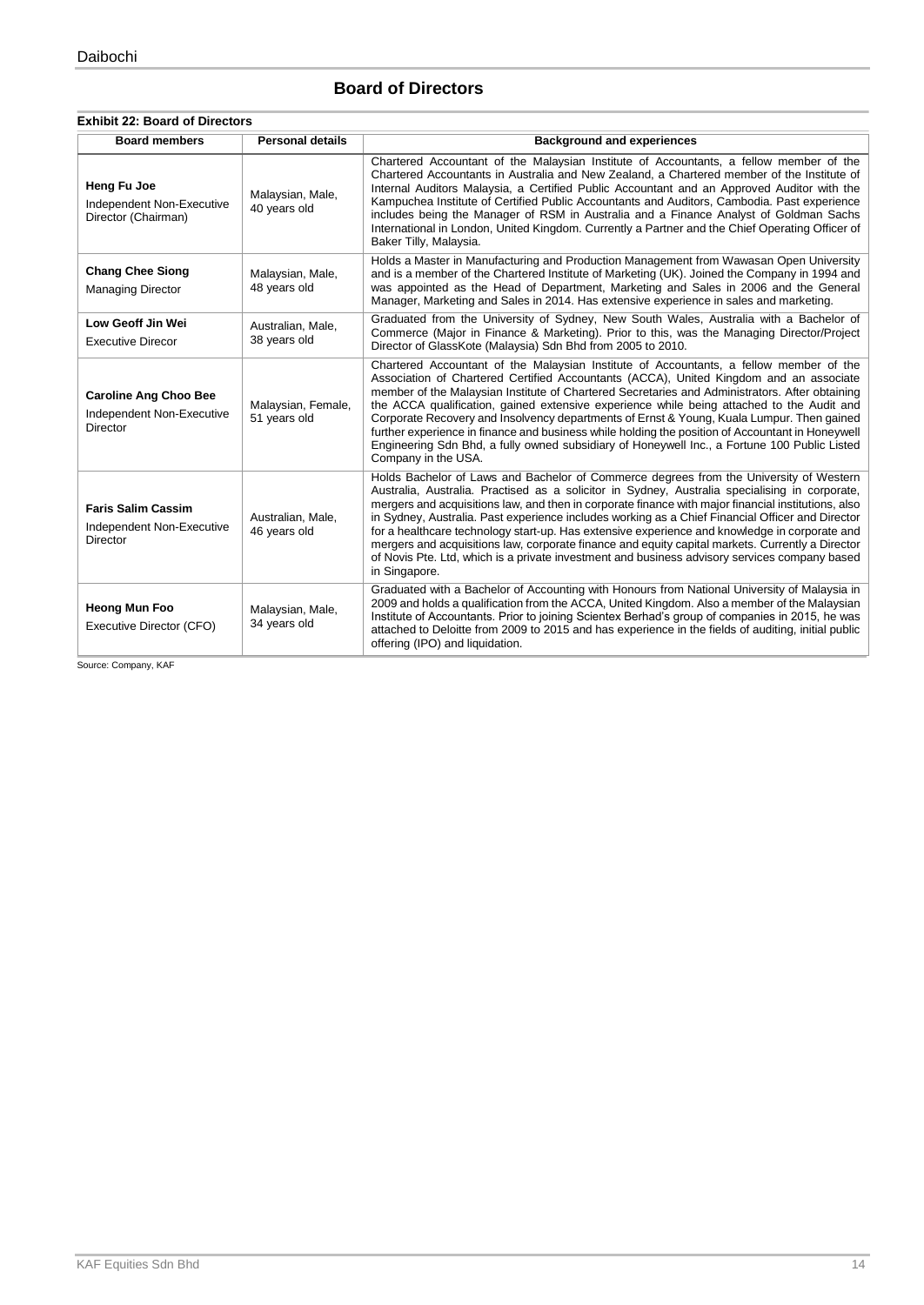

Source: Company, KAF, Bloomberg Source: Company, KAF, Bloomberg Source: Company, KAF, Bloomberg



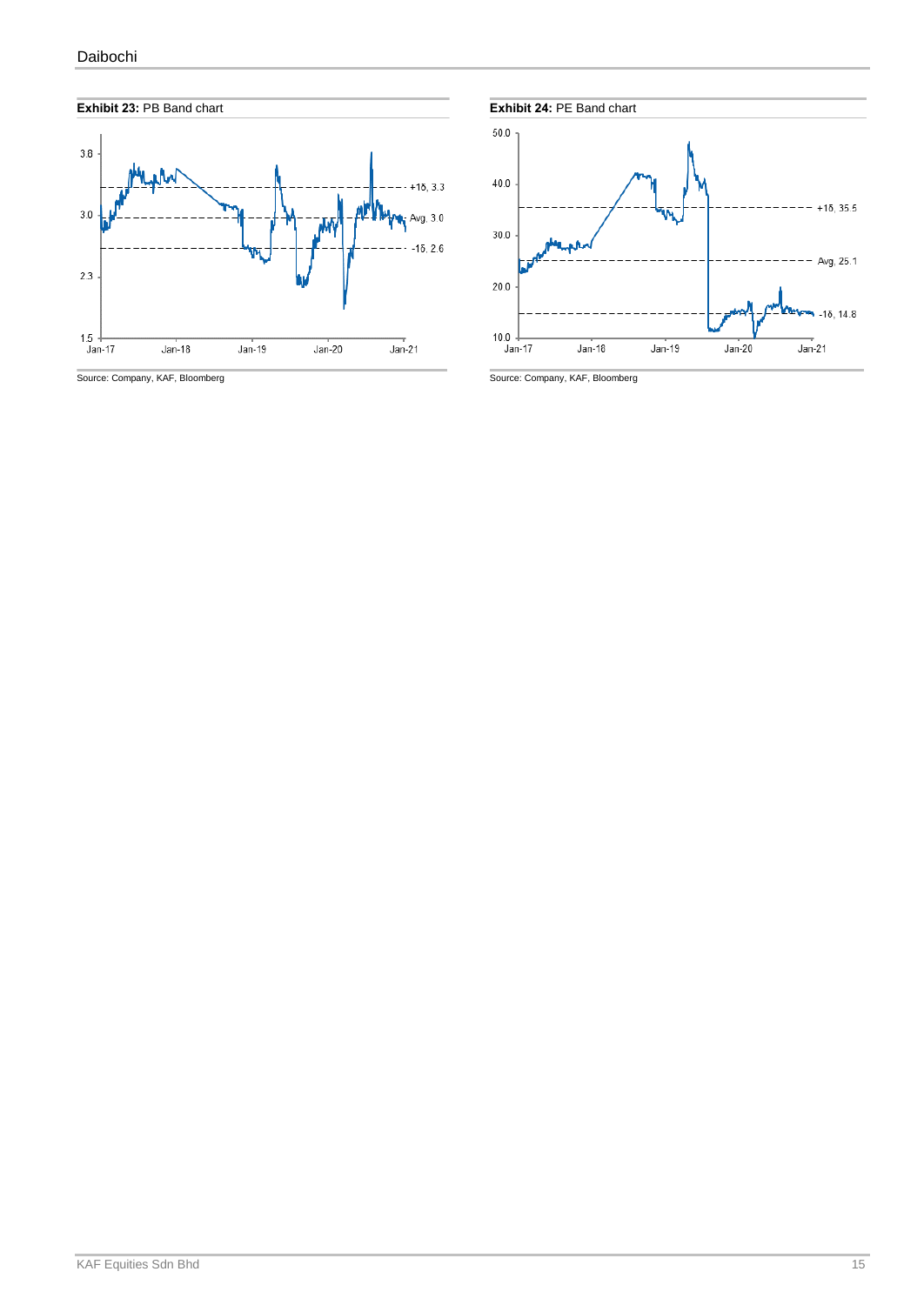#### Daibochi

| <b>Income Statement</b>   |                |      |          |             |       |
|---------------------------|----------------|------|----------|-------------|-------|
| FYE Jul (RMm)             | 2019           | 2020 | 2021F    | 2022F       | 2023F |
| Revenue                   | 699            | 619  | 700      | 817         | 965   |
| <b>EBITDA</b>             | 86             | 104  | 113      | 142         | 175   |
| Depreciation/Amortisation | (23)           | (23) | (32)     | (43)        | (52)  |
| Operating income (EBIT)   | 46             | 74   | 81       | 99          | 123   |
| Other income & associates | $\overline{2}$ | 0    | 0        | $\mathbf 0$ | 0     |
| Net interest              | (6)            | (4)  | (6)      | (7)         | (9)   |
| <b>Exceptional items</b>  | (17)           | (7)  | $\Omega$ | $\Omega$    | 0     |
| Pretax profit             | 25             | 63   | 76       | 92          | 114   |
| Taxation                  | (5)            | (16) | (19)     | (23)        | (28)  |
| Minorities/pref dividends | (3)            |      | 0        | 0           | 0     |
| Net profit                | 17             | 48   | 57       | 69          | 85    |
| Core net profit           | 34             | 55   | 57       | 69          | 85    |

#### **Balance Sheet**

| FYE Jul (RMm)                      | 2019     | 2020           | 2021F          | 2022F    | 2023F    |
|------------------------------------|----------|----------------|----------------|----------|----------|
| <b>Fixed assets</b>                | 139      | 200            | 268            | 325      | 373      |
| Intangible assets                  | 32       | 76             | 76             | 76       | 76       |
| Other long-term assets             | 19       | 4              | 4              | 4        | 4        |
| <b>Total non-current assets</b>    | 191      | 280            | 348            | 405      | 453      |
| Cash & equivalent                  | 19       | 28             | 11             | 10       | 27       |
| Stock                              | 62       | 72             | 82             | 96       | 114      |
| Trade debtors                      | 89       | 103            | 117            | 136      | 161      |
| Other current assets               | 4        | $\mathbf 0$    | 0              | $\Omega$ | $\Omega$ |
| Total current assets               | 174      | 203            | 211            | 243      | 302      |
| <b>Trade creditors</b>             | 54       | 96             | 109            | 128      | 151      |
| Short-term borrowings              | 57       | 76             | 101            | 126      | 151      |
| Other current liabilities          | $\Omega$ | 4              | 4              | 4        | 4        |
| <b>Total current liabilities</b>   | 112      | 176            | 214            | 257      | 305      |
| Long-term borrowings               | 5        | $\overline{2}$ | $\overline{2}$ | 2        | 2        |
| Other long-term liabilities        | 17       | 27             | 27             | 27       | 27       |
| <b>Total long-term liabilities</b> | 23       | 30             | 30             | 30       | 30       |
| Shareholders' funds                | 206      | 253            | 290            | 336      | 395      |
| Minority interests                 | 24       | 25             | 25             | 25       | 25       |

#### **Cash flow Statement**

| FYE Jul (RMm)                          | 2019     | 2020     | 2021F    | 2022F    | 2023F |
|----------------------------------------|----------|----------|----------|----------|-------|
| Pretax profit                          | 25       | 63       | 76       | 92       | 114   |
| Depreciation/Amortisation              | 23       | 23       | 32       | 43       | 52    |
| Net change in working capital          | 3        | 33       | (11)     | (15)     | (19)  |
| Others                                 | 11       |          | (19)     | (23)     | (28)  |
| Cash flow from operations              | 61       | 121      | 77       | 97       | 118   |
| Capital expenditure                    | (15)     | (26)     | (100)    | (100)    | (100) |
| Net investments & sale of fixed assets |          | $\Omega$ | ∩        |          | 0     |
| Others                                 | (17)     | (84)     | $\Omega$ | $\Omega$ | 0     |
| Cash flow from investing               | (31)     | (110)    | (100)    | (100)    | (100) |
| Debt raised/(repaid)                   | (5)      | 13       | 25       | 25       | 25    |
| Equity raised/(repaid)                 | $\Omega$ |          | 2        | 3        | 4     |
| Dividends paid                         | (15)     | (9)      | (20)     | (23)     | (26)  |
| Others                                 | (8)      | (7)      | (2)      | (3)      | (4)   |
| Cash flow from financing               | (28)     | (2)      | 5        | 2        | (1)   |
| Net cash flow                          |          | 9        | (17)     | (1)      | 17    |
| Net cash/(debt) b/f                    | 18       | 19       | 28       | 11       | 10    |
| Net cash/(debt) c/f                    | 19       | 28       | 11       | 10       | 27    |

| <b>Key Ratios</b>         |      |        |       |       |       |
|---------------------------|------|--------|-------|-------|-------|
| <b>FYE Jul</b>            | 2019 | 2020   | 2021F | 2022F | 2023F |
| Revenue growth (%)        | 79.9 | (11.4) | 13.0  | 16.7  | 18.1  |
| EBITDA growth (%)         | 60.6 | 21.3   | 8.6   | 25.4  | 22.9  |
| Pretax margins (%)        | 35.4 | 64.3   | 66.5  | 69.3  | 72.8  |
| Net profit margins (%)    | 4.9  | 8.8    | 8.1   | 8.4   | 8.9   |
| Interest cover (x)        | 7.5  | 17.6   | 13.6  | 13.5  | 14.0  |
| Effective tax rate (%)    | 18.5 | 24.7   | 25.0  | 25.0  | 25.0  |
| Net dividend payout (%)   | 63.4 | 34.3   | 34.7  | 33.2  | 30.6  |
| Debtors turnover (days)   | 47   | 60     | 61    | 61    | 61    |
| Stock turnover (days)     | 33   | 43     | 43    | 43    | 43    |
| Creditors turnover (days) | 28   | 57     | 57    | 57    | 57    |
| Source: Bloomberg, KAF    |      |        |       |       |       |